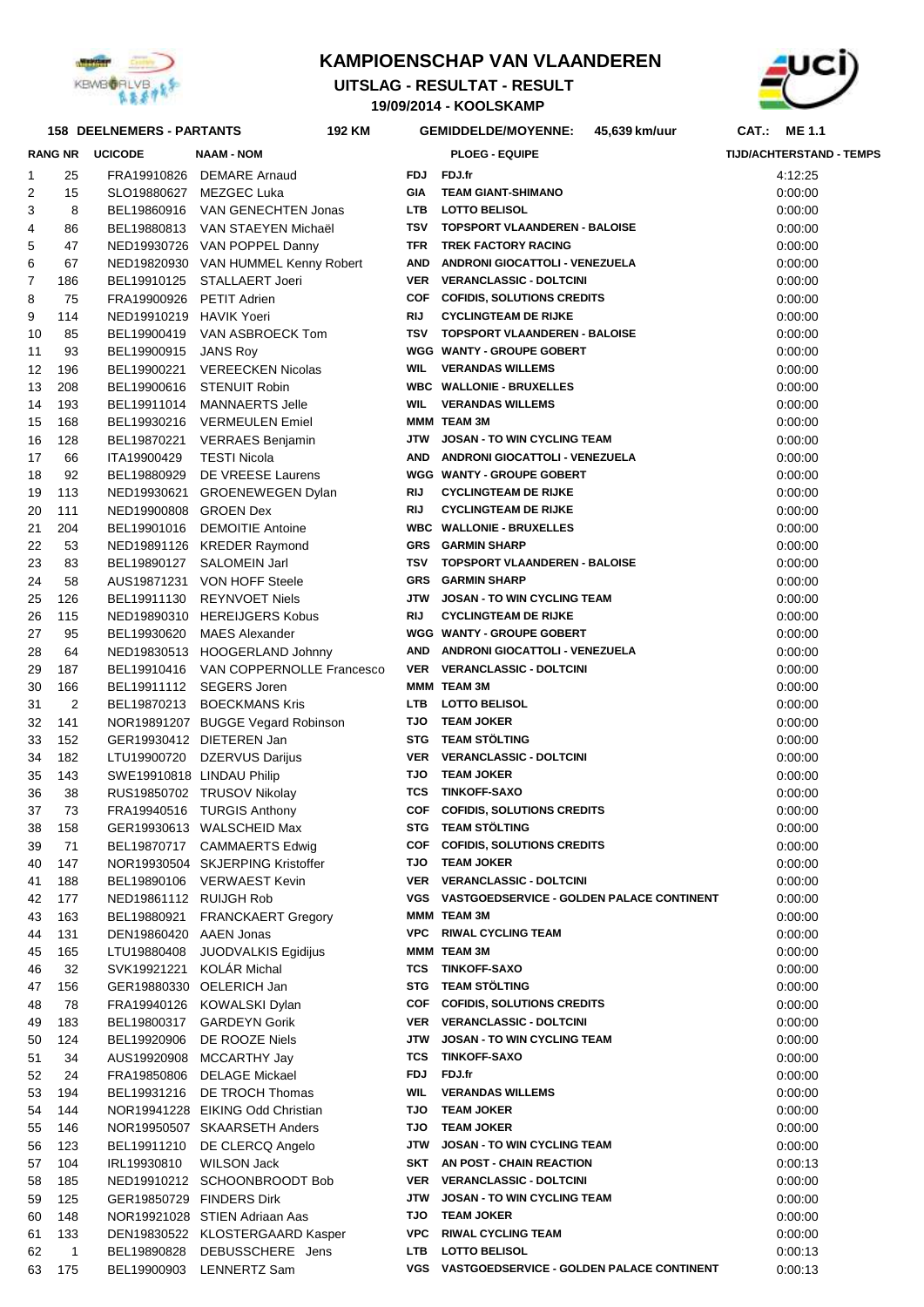

## **KAMPIOENSCHAP VAN VLAANDEREN**

**19/09/2014 - KOOLSKAMP UITSLAG - RESULTAT - RESULT** 



#### **DEELNEMERS - PARTANTS 192 CAT.: ME 1.1 KM GEMIDDELDE/MOYENNE: 45,639 km/uur**

|          |                     | RANG NR UCICODE         | NAAM - NOM                                   |                   | <b>PLOEG - EQUIPE</b>                         | <b>TIJD/ACHTERSTAND - TEMPS</b> |
|----------|---------------------|-------------------------|----------------------------------------------|-------------------|-----------------------------------------------|---------------------------------|
| 64       | 97                  |                         | BEL19920529 SEYNAEVE Lander                  |                   | <b>WGG WANTY - GROUPE GOBERT</b>              | 0:00:13                         |
| 65       | 52                  |                         | RSA19891011 GIRDLESTONE Dylan                |                   | <b>GRS GARMIN SHARP</b>                       | 0:00:13                         |
| 66       | 191                 |                         | BEL19930128 TOUQUET Joren                    |                   | <b>WIL VERANDAS WILLEMS</b>                   | 0:00:13                         |
| 67       | 181                 |                         | BEL19940513 BOSSUYT Gianni                   |                   | <b>VER VERANCLASSIC - DOLTCINI</b>            | 0:00:13                         |
| 68       | 202                 |                         | BEL19870218 BERTHOLET Quentin                |                   | <b>WBC WALLONIE - BRUXELLES</b>               | 0:00:13                         |
| 69       | 155                 |                         | GER19900915 KOEP Thomas                      |                   | STG TEAM STÖLTING                             | 0:00:13                         |
| 70       | 106                 |                         | GBR19890720 MCNALLY Mark                     |                   | SKT AN POST - CHAIN REACTION                  | 0:00:13                         |
| 71       | 201                 |                         | BEL19780216 AMORISON Frédéric                |                   | <b>WBC WALLONIE - BRUXELLES</b>               | 0:00:13                         |
| 72       | 37                  | RUS19870930 ROVNY Ivan  |                                              |                   | <b>TCS TINKOFF-SAXO</b>                       | 0:00:13                         |
| 73       | 127                 |                         | BEL19930111 VENNEMAN Robin                   |                   | JTW JOSAN - TO WIN CYCLING TEAM               | 0:00:13                         |
| 74       | 55                  |                         | BEL19800505 NUYENS Nick                      |                   | <b>GRS GARMIN SHARP</b>                       | 0:00:13                         |
| 75       | 87                  |                         | BEL19900601 VANBILSEN Kenneth                |                   | TSV TOPSPORT VLAANDEREN - BALOISE             | 0:00:13                         |
| 76       | 42                  |                         | FRA19920629 CHEVRIER Clement                 |                   | TFR TREK FACTORY RACING                       | 0:00:13                         |
| 77       | 82                  |                         | BEL19940207 RICKAERT Jonas                   |                   | TSV TOPSPORT VLAANDEREN - BALOISE             | 0:00:13                         |
| 78       | 51                  |                         | NED19840906 DEKKER Thomas                    |                   | <b>GRS GARMIN SHARP</b>                       | 0:00:13                         |
| 79       | 33                  |                         | NED19760129 KROON Karsten                    |                   | <b>TCS TINKOFF-SAXO</b>                       | 0:00:13                         |
| 80       | 205                 |                         | BEL19870802 DUFRASNE Jonathan                |                   | <b>WBC WALLONIE - BRUXELLES</b>               | 0:00:13                         |
| 81       | 31                  |                         | COL19900118 BELTRAN SUAREZ Eduard Alexan TCS |                   | <b>TINKOFF-SAXO</b>                           | 0:00:13                         |
| 82       | 154                 |                         | GER19940506 HERKLOTZ Silvio                  |                   | STG TEAM STÖLTING                             | 0:00:13                         |
| 83       | 35                  |                         | DEN19850430 MORKOV Michael                   |                   | <b>TCS TINKOFF-SAXO</b>                       | 0:00:20                         |
| 84       | 207                 |                         | BEL19911113 PESTIAUX Loïc                    |                   | <b>WBC WALLONIE - BRUXELLES</b>               | 0:00:20                         |
| 85       | 172                 |                         | BEL19921110 VAN STAEYEN Kevin                |                   | VGS VASTGOEDSERVICE - GOLDEN PALACE CONTINENT | 0:00:25                         |
| 86       | 173                 |                         | BEL19790526 GEYSEN Kurt                      |                   | VGS VASTGOEDSERVICE - GOLDEN PALACE CONTINENT | 0:00:27                         |
| 87       | 81                  |                         | BEL19910929 WAEYTENS Zico                    |                   | TSV TOPSPORT VLAANDEREN - BALOISE             | 0:00:30                         |
| 88       | 46                  |                         | NED19880118 VAN POPPEL Boy                   | TFR               | <b>TREK FACTORY RACING</b>                    | 0:00:32                         |
| 89       | 122                 |                         | BEL19910704 DE BONDT Dries                   | <b>JTW</b>        | JOSAN - TO WIN CYCLING TEAM                   | 0:00:32                         |
| 90       | 23                  |                         | FRA19810321 CHAVANEL Sébastien               | <b>FDJ</b><br>GIA | FDJ.fr<br><b>TEAM GIANT-SHIMANO</b>           | 0:00:32                         |
| 91       | 18                  |                         | NED19840914 VEELERS Tom                      |                   |                                               | 0:00:32                         |
| 92       | 6<br>$\overline{7}$ |                         | BEL19901128 VAN DER SANDE Tosh               | LTB<br>LTB        | <b>LOTTO BELISOL</b><br><b>LOTTO BELISOL</b>  | 0:00:32                         |
| 93<br>94 | 17                  |                         | GER19820430 SIEBERG Marcel                   | GIA               | <b>TEAM GIANT-SHIMANO</b>                     | 0:00:32                         |
|          | 76                  |                         | NED19850515 STAMSNIJDER Tom                  |                   | COF COFIDIS, SOLUTIONS CREDITS                | 0:00:32                         |
| 95<br>96 | 4                   | BEL19880704 DOCKX Gert  | FRA19850626 POULHIES Stéphane                | <b>LTB</b>        | <b>LOTTO BELISOL</b>                          | 0:00:39<br>0:00:53              |
| 97       | 14                  |                         | BEL19840402 DE BACKER Bert                   | GIA               | <b>TEAM GIANT-SHIMANO</b>                     | 0:00:53                         |
| 98       | 74                  |                         | FRA19830303 LEMOINE Cyril                    |                   | <b>COF COFIDIS, SOLUTIONS CREDITS</b>         | 0:00:53                         |
| 99       | 43                  |                         | SUI19800117 RAST Grégory                     | TFR               | <b>TREK FACTORY RACING</b>                    | 0:00:53                         |
|          | 100 171             |                         | BEL19940413 COOLS Alexander                  |                   | VGS VASTGOEDSERVICE - GOLDEN PALACE CONTINENT | 0:00:57                         |
|          | 101 132             | DEN19931011 GRØN Martin |                                              | <b>VPC</b>        | <b>RIWAL CYCLING TEAM</b>                     | 0:00:57                         |
| 102      | 61                  | ITA19840612             | <b>BANDIERA Marco</b>                        | AND               | ANDRONI GIOCATTOLI - VENEZUELA                | 0:00:57                         |
| 103      | 22                  |                         | FRA19930610 SARREAU Marc                     | FDJ               | FDJ.fr                                        | 0:00:57                         |
|          | 104 103             | IRL19920122             | <b>DUNNE Conor</b>                           |                   | SKT AN POST - CHAIN REACTION                  | 0:00:57                         |
|          | 105 195             |                         | BEL19900830 VAN DYCK Niels                   | WIL               | <b>VERANDAS WILLEMS</b>                       | 0:00:57                         |
| 106      | 91                  | BEL19780401             | <b>SIJMENS Nico</b>                          |                   | WGG WANTY - GROUPE GOBERT                     | 0:00:57                         |
| 107      | 94                  |                         | NED19901104 KREDER Wesley                    |                   | <b>WGG WANTY - GROUPE GOBERT</b>              | 0:00:57                         |
| 108      | 5                   |                         | GER19820716 GREIPEL André                    | LTB.              | <b>LOTTO BELISOL</b>                          | 0:01:45                         |
| 109      | 36                  |                         | DEN19840831 BRESCHEL Matti                   | TCS               | <b>TINKOFF-SAXO</b>                           | 0:01:45                         |
|          | 110 151             |                         | GER19940708 BAUHAUS Phil                     |                   | STG TEAM STÖLTING                             | 0:01:45                         |
|          | 111 164             | NZL19930209             | <b>GOUGH Fraser</b>                          |                   | MMM TEAM 3M                                   | 0:01:45                         |
| 112      | 84                  | BEL19890821             | <b>STEELS Stijn</b>                          |                   | TSV TOPSPORT VLAANDEREN - BALOISE             | 0:01:45                         |
| 113      | 77                  |                         | FRA19930710 SENECHAL Florian                 |                   | COF COFIDIS, SOLUTIONS CREDITS                | 0:01:45                         |
| 114      | 26                  |                         | FRA19800609 GESLIN Anthony                   | FDJ               | FDJ.fr                                        | 0:01:45                         |
| 115      | 27                  |                         | FRA19930827 LE GAC Olivier                   | FDJ               | FDJ.fr                                        | 0:02:20                         |
|          | 116 108             |                         | BEL19891002 VANDEN BAK Laurent               |                   | SKT AN POST - CHAIN REACTION                  | 0:02:55                         |
| 117      | 96                  |                         | BEL19890125 ROBERT Frederique                |                   | WGG WANTY - GROUPE GOBERT                     | 0:02:55                         |
| 118      | 62                  | ITA19850330             | <b>FRAPPORTI Marco</b>                       |                   | AND ANDRONI GIOCATTOLI - VENEZUELA            | 0:02:55                         |
|          | 119 184             | NED19820417 MOL Wouter  |                                              |                   | <b>VER VERANCLASSIC - DOLTCINI</b>            | 0:04:10                         |
|          | 120 174             | BEL19780411             | <b>HULSMANS Kevin</b>                        |                   | VGS VASTGOEDSERVICE - GOLDEN PALACE CONTINENT | 0:04:10                         |
| 121      | 21                  |                         | FRA19940726 MANZIN Lorenzo                   | FDJ               | FDJ.fr                                        | 0:05:10                         |
|          | 122 197             | BEL19940724             | <b>GOOLAERTS Michael</b>                     | <b>WIL</b>        | <b>VERANDAS WILLEMS</b>                       | 0:05:10                         |
| 123      | 44                  |                         | POR19900125 SILVESTRE Fabio                  | TFR               | <b>TREK FACTORY RACING</b>                    | 0:05:10                         |
| 124      | 28                  |                         | FRA19930630 LECUISINIER Pierre-Henri         | FDJ               | FDJ.fr                                        | 0:05:25                         |
| 125      | 68                  | ITA19860827             | DI SERAFINO Matteo                           |                   | AND ANDRONI GIOCATTOLI - VENEZUELA            | 0:05:25                         |
|          | 126 161             | BEL1910308              | VAN SPEYBROECK Tim                           |                   | MMM TEAM 3M                                   | 0:05:25                         |